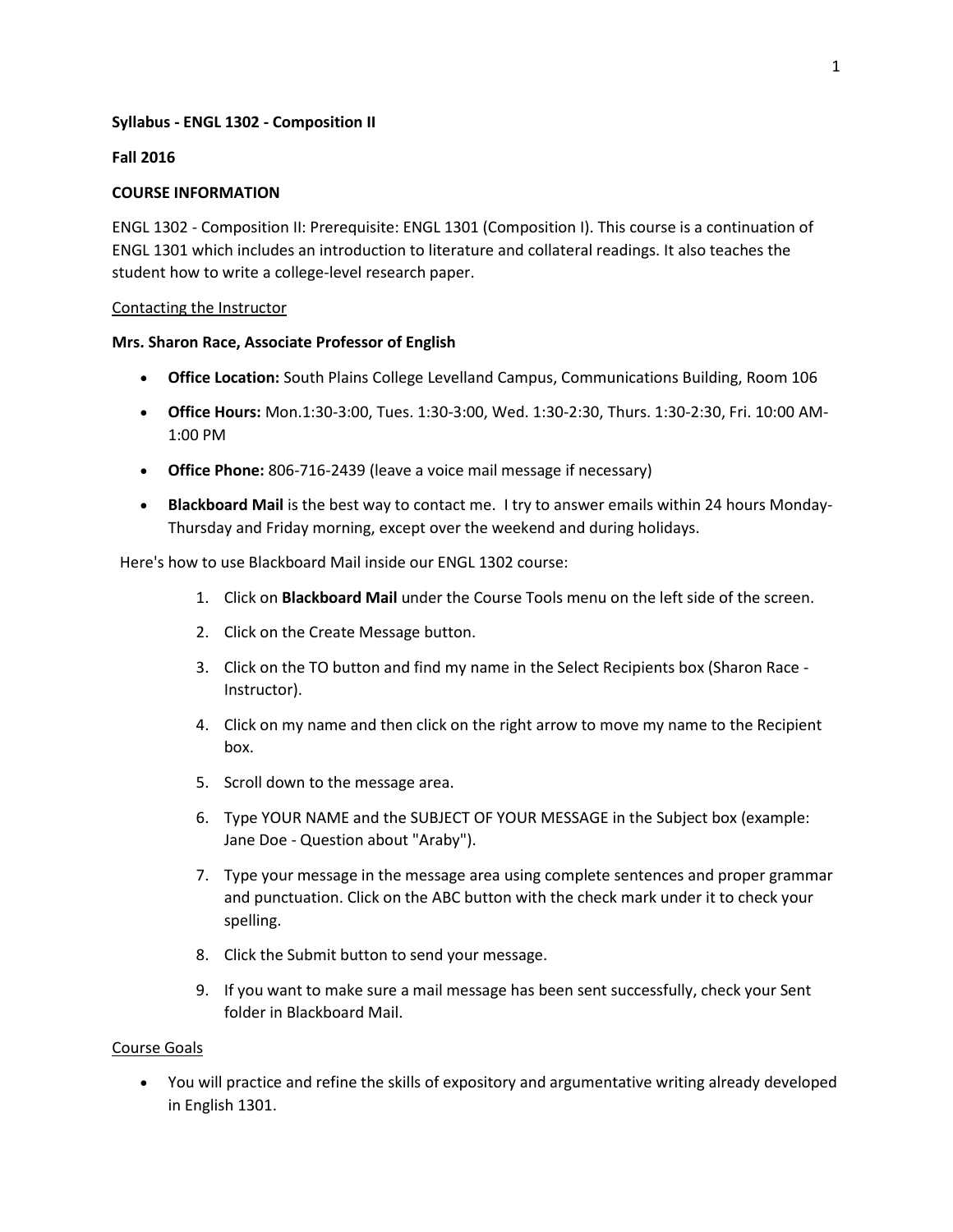- You will identify and analyze the major elements of literature as these are highlighted in selected readings from short stories, drama, and poetry: theme, setting, characterization, plot features, structure, point of view, symbolism, irony, tone, and so forth.
- You will apply critical thinking to the study of literature and write papers which demonstrate that critical thinking, such as summary, paraphrase, synthesis, and single-source assignments.
- You will learn to use a library for research purposes.
- You will learn to research and write an accurately documented paper using the *MLA* format.

## **REQUIRED TEXTBOOKS AND COMPUTER SOFTWARE**

## One Required Textbook

*Introduction to Literature: Custom Textbook for Professor Sharon Race, ENGL 1302***.** Boston: Pearson Learning Solutions, 2014.

*\*IMPORTANT: A couple of other instructors have a custom textbook for ENGL 1302 that have the exact same cover as mine--make sure you DO NOT purchase the textbook for Professor Glenda Bryant's or Professor Randy Wall's course. Make sure my name (Professor Sharon Race) is on the front cover.*

Our required textbook can be purchased directly from the South Plains College bookstores on the Levelland Campus, over the phone, or through the SPC bookstore website:

- Levelland Campus Bookstore: 806-716-2397
- Reese Campus Bookstore: 806-716-4690 (call before you go to see if they have the textbook)
- **SPC Bookstore website: [http://www.sp-levbookstore.com](http://www.sp-levbookstore.com/)**

## Required Computer Programs

- *Internet Browser:* Blackboard is designed to work best with the **Mozilla Firefox** browser. Blackboard experts do not recommend using Internet Explorer 8 or 9 because some users experience browser related problems with Blackboard when using Internet Explorer 8 or 9. Visit this website for a free download of the Mozilla Firefox browser: <http://www.mozilla.org/en-US/firefox/new/> Mac users may use either Firefox or Safari--both seem to work well with Blackboard.
- *A Word Processing Program*: You will need a good word processing program to create papers for this course. As a member of the SPC community, you have free access to Office 365. Office 365 provides online access to Microsoft Word, Microsoft Excel, Microsoft PowerPoint, and 1TB of free online storage with Microsoft OneDrive. You can use Office 365 online or install to your PC, Mac or mobile device.
	- o To access Office 365, go to <https://www.office.com/GetOffice365> and click the link "Find out if You're Eligible."Complete the registration process with your SPC email address, create a new password, and wait for your online account to be provisioned. This takes a few minutes the first time you login. You can then click the link for the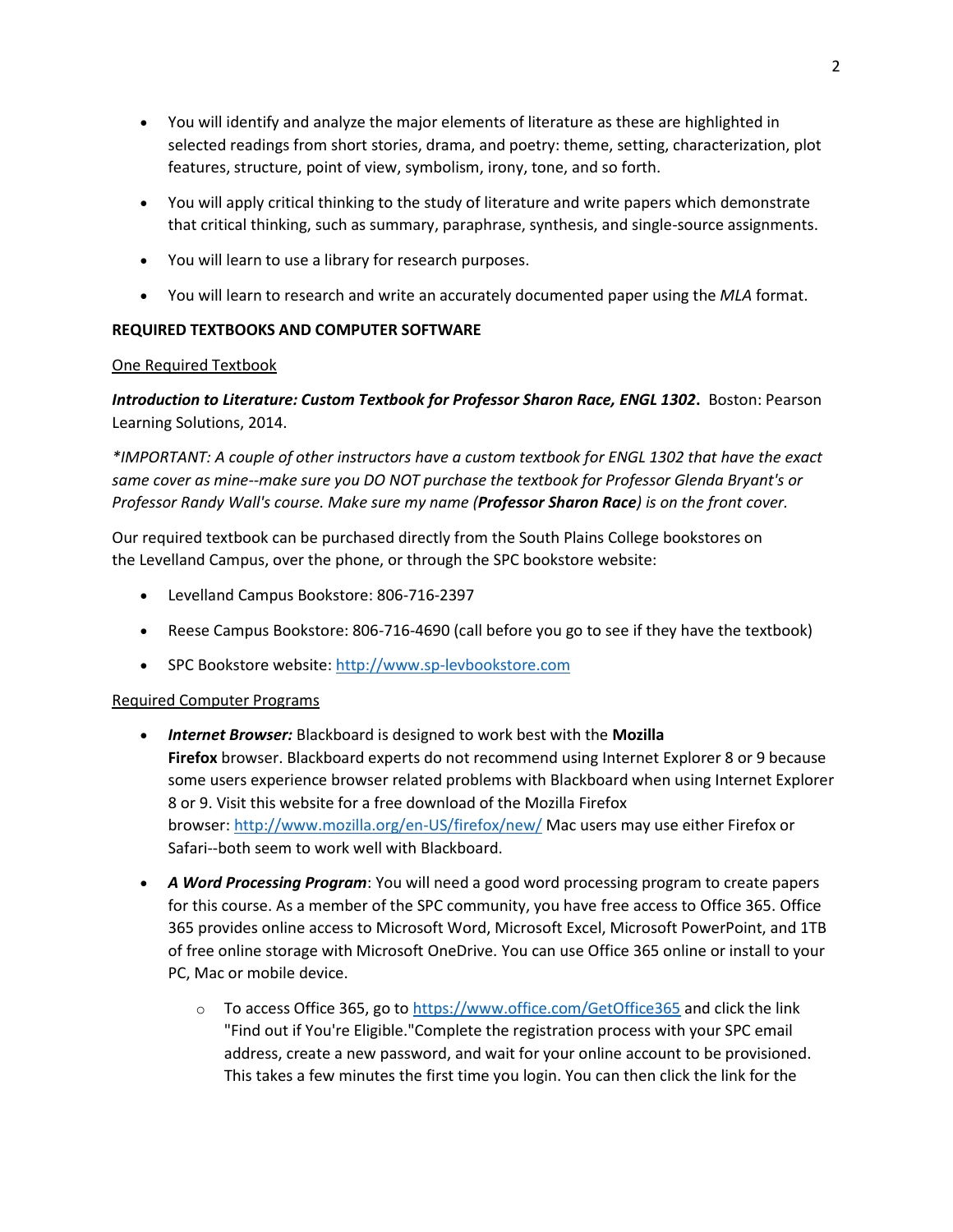individual application you want to use online, or click the link to install the application to your device.

- o Another option is to purchase Microsoft Office for Students at a discounted price. This package includes Word,PowerPoint, Excel, and much more. Visit this website to find out more: [http://www.microsoftstore.com/store/msusa/en\\_US/cat/ThemeID.33363200/cat](http://www.microsoftstore.com/store/msusa/en_US/cat/ThemeID.33363200/categoryID.63433700) [egoryID.63433700](http://www.microsoftstore.com/store/msusa/en_US/cat/ThemeID.33363200/categoryID.63433700)
- *Microsoft PowerPoint* **or** *PowerPoint Viewer:* If your computer does not already have Microsoft Office withPowerpoint, you may download a **FREE** version of PowerPoint Viewer. You can view and print presentations, but you cannot edit them in the PowerPoint Viewer 2007. You may download the **FREE** PowerPoint Viewer from this website[:http://www.microsoft.com/en](http://www.microsoft.com/en-us/download/details.aspx?id=13)[us/download/details.aspx?id=13](http://www.microsoft.com/en-us/download/details.aspx?id=13)
- *Adobe Reader:* Available to download **FREE** from this website:
	- Adobe Reader: <http://www.adobe.com/products/reader.html>

## **COURSE ORGANIZATION AND POLICIES**

## Semester Calendar and Weekly Assignments

- The **Semester Calendar** is the entry page for ENGL 1302 and is available as a link in the Course Content menu as well. The course material is released in weekly segments (ex. Week 1, Week 2), and each week runs from Tuesday 8 A.M. to Tuesday 8 A.M. of the following week.
- It is very important that you keep up with which week of the semester we are in so you will know when that week's assignments are due. So, for example, let's say that Week 1 begins on Tuesday, January 20; all assignments for Week 1 would be due by 8 A.M. on Tuesday of the following week, January 27.
- **Weekly Assignment sheets** are located in Weekly Assignments on the left side of the screen in our Blackboard course. Weekly Assignments are normally posted by Tuesday of each week and detail the readings, discussion forums, exercises, quizzes, tests, and papers to be completed. Due dates are normally 8 A.M. on Tuesday of the following week.
- I recommend you print out the weekly assignment sheets and keep them in a **three-ring** *binder*, *along with all the other handouts you will be getting in this course. Use the assignment sheet as a checklist for the week. To print a Blackboard page, select the text, copy and paste to a Word document, and print.*

### Grades **Grade Calculation:**

- Major Exams 20%
- 1. Short Story Exam (10%)
- 2. Drama Exam (4%)
- 3. Poetry Exam (6%)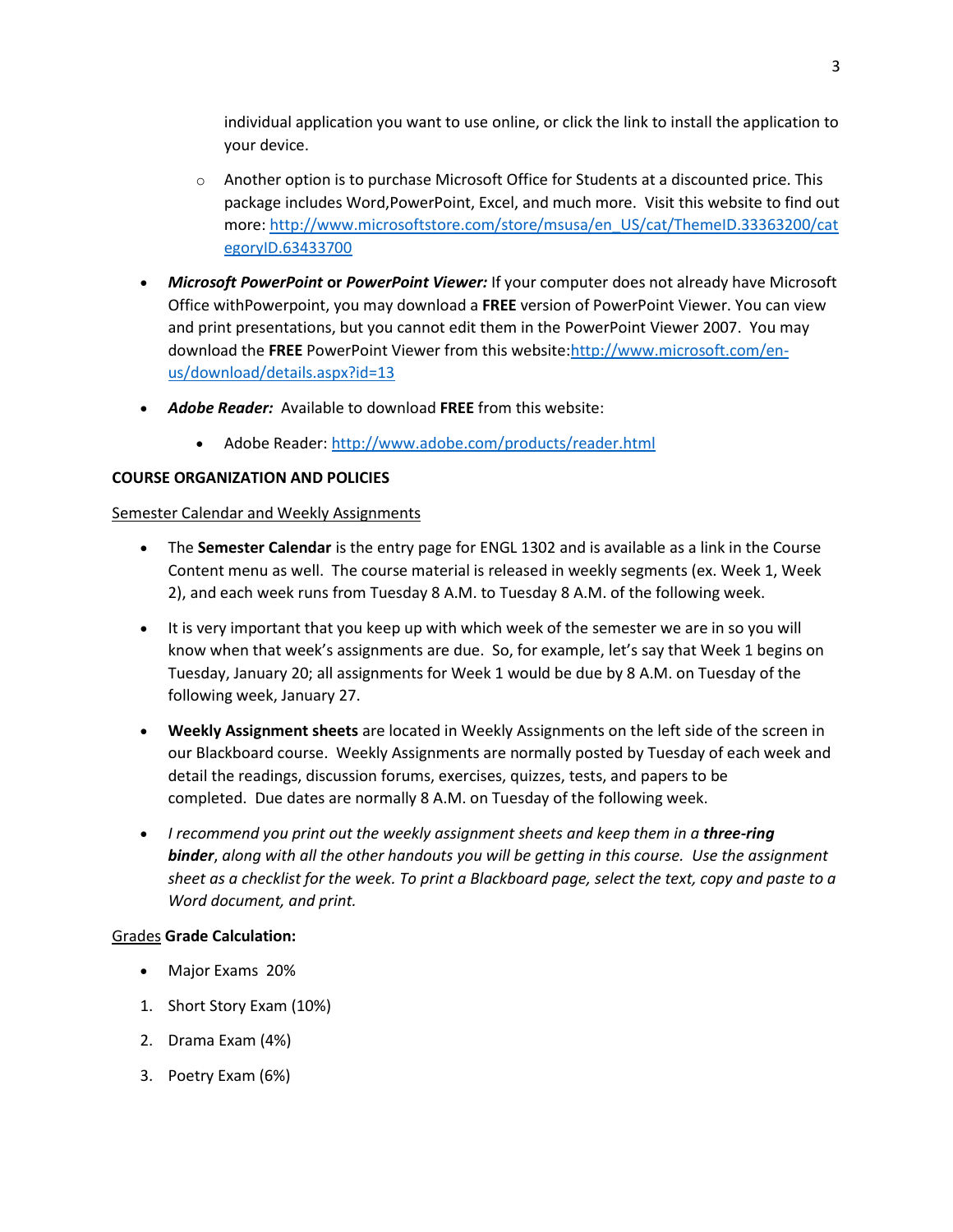- Research and Writing Assignments 40%
- Literature Quizzes 40%
- OPTIONAL EXTRA CREDIT: Earn up to 3 extra points to be added to your final average by completing six extra-credit SmartStarts Quizzes.

### **Grade Reports:**

 Click on the My Grades link in the Course Tools menu to view your grades and current average. I recommend you do this weekly throughout the semester so you are always aware of your grade status.

## **Methods of Evaluation:**

- Your work will be evaluated by means of this scoring system: A (90-100); B (80-89); C (70-79); D (60-69); F (59 and below).
- Blackboard quizzes and parts of the major exams are graded electronically and your grades will be available when I release them.
- Papers can take from one to two weeks to be graded; I will usually notify you through an Announcement when I have finished grading those written assignments. **MAJOR ERRORS are grade killers!** The major errors are fused sentences, comma splices, fragments, subject-verb agreement errors, pronoun-antecedent agreement errors, three spelling/wrong word errors. Here's how major errors can affect your papers: if your paper has great content and contains only one major error, it could still earn an A. Great content with two major errors would earn a B; great content with three major errors earns a C; four major errors drops it to a D; five or more major errors receives a failing grade. In other words, don't let MAJOR ERRORS prevent your papers from earning the scores that your great content deserves!The absence of major errors, on the other hand, does not guarantee a good grade; content, organization, development, etc. must also be exemplary.
- I drop your lowest literature quiz score. The dropped grade is not flagged in the grade center, unfortunately, but the grade center is set to drop the lowest quiz grade from the beginning of the semester.

### **Turnitin:**

- Turnitin is listed as a link under the Course Content menu. Turnitin is the link you will use to submit papers and essays. Written assignments will need to be formatted according to MLA style.
- Note that Turnitin accepts files saved in the following formats: Microsoft Word, WordPerfect, Rich Text Format (.rtf file ending), and PDF. Turnitin does NOT accept Microsoft Works documents. Do not submit Text documents (.txt file ending) because they will not retain the proper MLA formatting.
- Once your paper has been graded, you will be able to access Turnitin and view my comments and marks on each submission.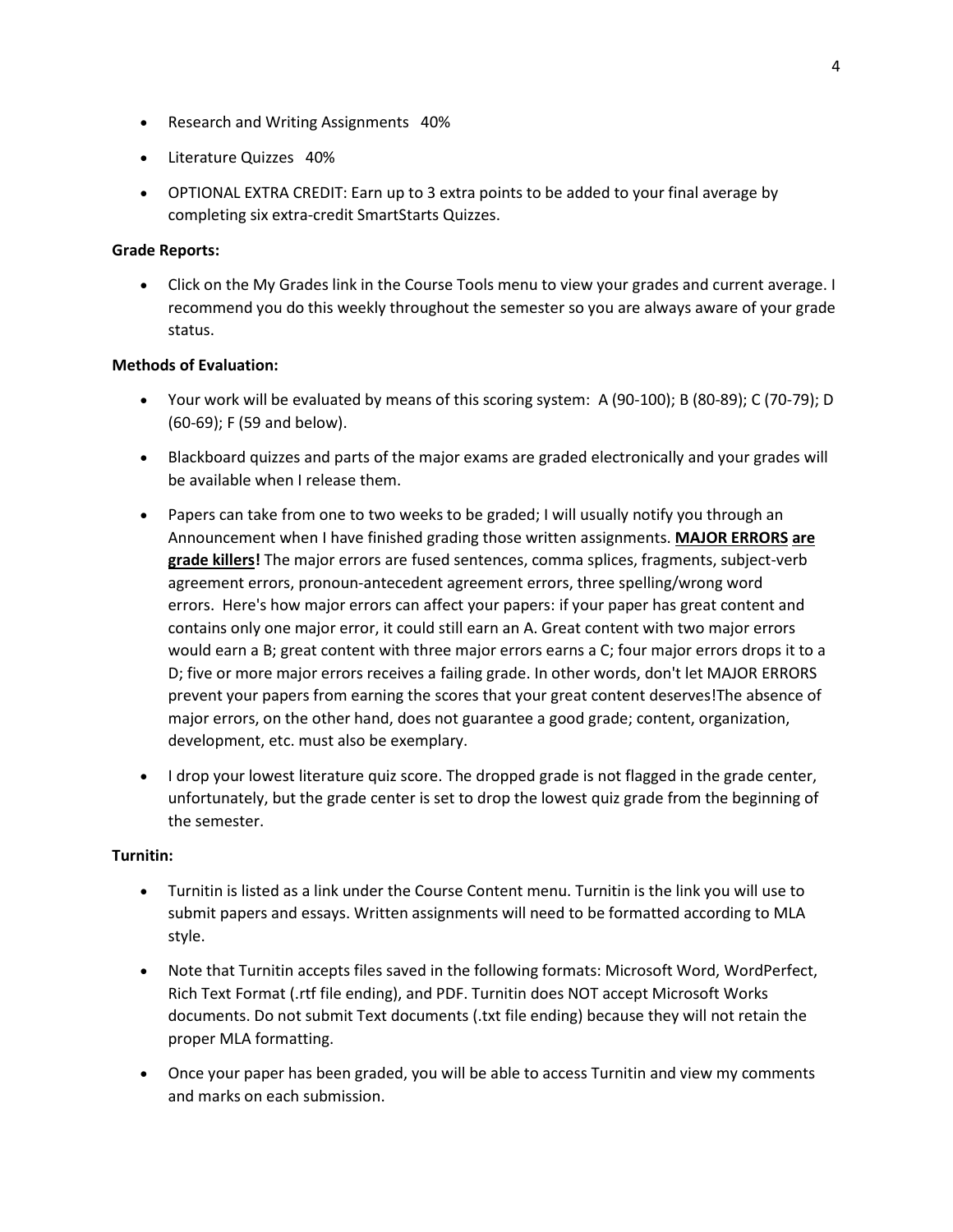#### **Late Work:**

#### *I do not accept late work.*

- You do not receive credit for a late assignment, nor should you ask to take a quiz or exam or submit a paper after the deadline because you have had or do have computer problems. Plan ahead, and do not wait until the last minute to complete weekly assignments. Have alternate computer locations already lined up to use in case you have trouble with your own computer. Our Blackboard course is set up to prevent submission of late assignments, so be sure you complete and submit assignments before the 8 AM deadline each Tuesday.
- **Former students suggest pretending that the weekly deadline is Monday at midnight instead of Tuesday morning at 8 A.M.**
- You may make up a major exam only if you have made contact with me prior to the time of the regular testing and do have a dire circumstance, such as a death in the family. But keep in mind that you normally have at least a week or more within which to take an exam. So plan ahead; if you have to be out of town or at work right when the exam is due, take it earlier in the week.

#### Plagiarism and Cheating Policy

"Complete honesty is required of the student in the presentation of any and all phases of course work. This idea applies to quizzes of whatever length as well to final examinations, to daily reports, and to term papers" (*SPC General Catalog*).

- *Cheating:* "Dishonesty of any kind on examinations or on written assignments, illegal possession of examinations, the use of unauthorized notes during an examination, obtaining information during an examination from the textbook, or from the examination paper of another students, assisting others to cheat, alteration of grade reports, illegal entry or unauthorized presence in an office are examples of cheating" (*General Catalog*). Some example of cheating are copying responses from another student's paper or quiz, allowing someone else to take a quiz or exam for you, or receiving help from someone else to complete any quiz, test, or written assignment.
- *Plagiarism*: "Offering the work of another as one's own, without proper acknowledgements, is plagiarism; therefore, any student who fails to give credit for quotations or essentially identical expression of material taken from books, encyclopedias, magazines, and other reference works, or from the themes, reports, or other writings of a fellow student [or another person] is guilty of plagiarism" (*General Catalog*). Some examples of plagiarism are not writing your own papers; copying parts of your papers from others'; not giving proper credit for source information; not quoting, paraphrasing, or summarizing source material correctly; or not using proper MLA documentation.
	- **DO NOT PLAGIARIZE YOUR OWN WORK: If you have taken this ENGL 1302 course with me in a previous semester, you may not submit the same papers you created for the previous course attempt in this current course. In other words, you may not submit the same or a revised version of a paper you wrote when you took my class during a previous semester. Nor may you submit papers for our class that you have written for any other course you have already taken. In other words, you will be expected**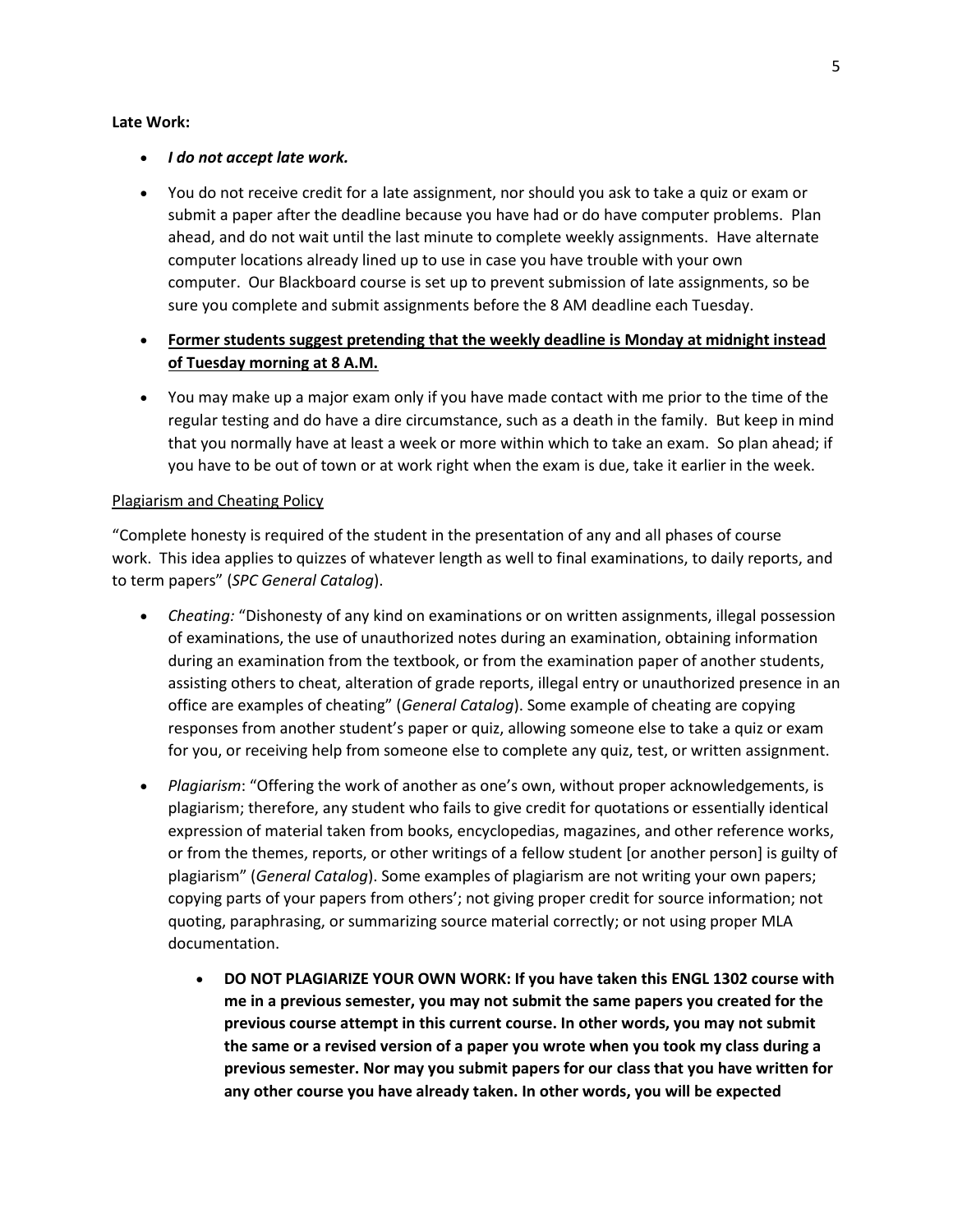**to write new, original papers for each written assignment you complete this semester. For example, for the character analysis essay, if you wrote about Mathilde Loisel during a previous semester of this course, you will need to choose a different character to analyze for this semester's character analysis.**

If you are involved in cheating or plagiarism on exams, quizzes, papers, or assignments, you will receive a point deduction, or a zero for the assignment, or be dropped from the course with the grade of "F" or "X," at my discretion.

### Computer/Internet Issues and Technical Support

- In order to participate in this internet course, you need daily access to a computer with reliable, fast internet access. The SPC Instructional Technology department highly recommends that you use a high-speed internet provider. It will be the best investment you make in your internet course!
- Blackboard is designed to work best with **Mozilla Firefox** browser, so download this browser now and use it every time you access Blackboard to avoid many technical issues.
- Computer or internet connection problems may occur for you at some point this semester. **Understand that it is your responsibility to find alternate computers you may use to submit your work on time***.* Find your alternate resources **now;** do not wait until you suddenly need them! You can find computers in the following places:
	- o SPC Reese Campus Student Computer Lab (806-716-4666)
	- o SPC Levelland Campus Student Computer Lab (806-716-2179)
	- o SPC Levelland Campus Library Computer Lab (806-716-2299) this lab is open on Sundays also
	- o your local city library
	- o restaurants or cafes with free wifi
	- o neighbors or friends (line up at least three)
	- o other university labs, like Texas Tech
- **For technical support with Blackboard, do not contact me**. Click on the **Help links at the top of each page or under the Course Tools menu. You can also click on the SPC Blackboard Support link under course Tools and look for** the link that says Blackboard Technical Support. Our SPC Blackboard support staff is very knowledgeable and helpful and will be quick to respond.

### Course Attendance

If you have not submitted any assignments by the  $12<sup>th</sup>$  class day, your access to the course will be blocked and the Registrar's Office will remove you from my class roll.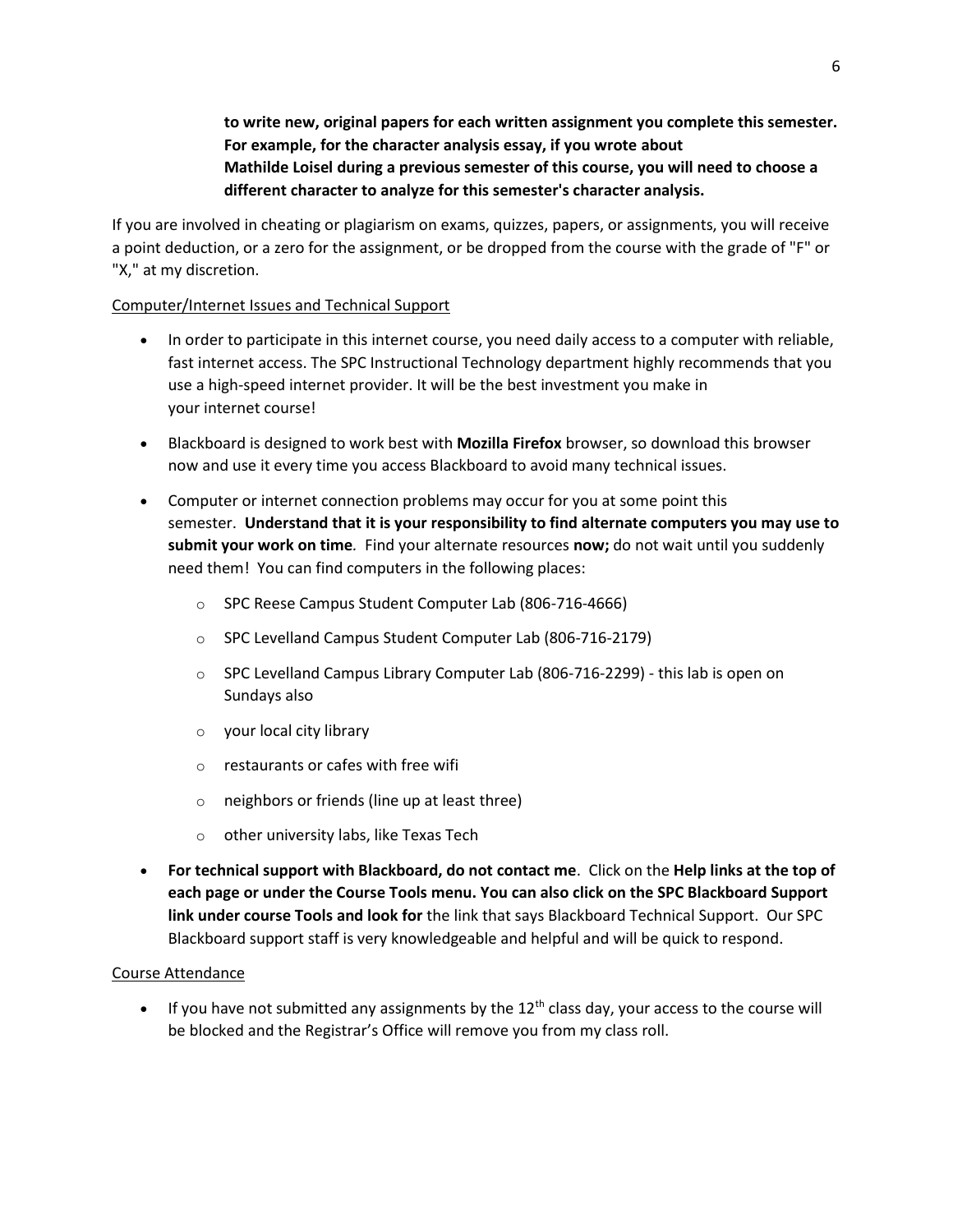I recommend that you access our course at least three times a week to work on the week's assignments. To experience more success, do not procrastinate and attempt to complete a whole week's assignments the day (or night!) before they are due.

### How to withdraw from this online course

• First, check the academic calendar on the [SPC home page](http://www.southplainscollege.edu/) to see when the last day to drop is. Then log in to MySPC, click on Admissions and Records, find Student Forms and Tools, and download and print the Student Initiated Drop Form. Fill out and sign the form, and fax it to the SPC Registrar's Office. Call 806-716-2187 or 806-716-2375 for more information and the fax number.

### Student Conduct

- *Be Respectful—*show respect to yourself, your classmates, and your instructor. Be courteous in all of your onlinecommunication. Treat others in communication as you wish to be treated. Students who display rude or confrontational behavior will be permanently blocked from the course.
- *Communicate*—if you do not understand the assignment, call or e-mail me, but do so in a timely fashion. For example, if you have questions about a research assignment, do not call or e-mail on the day the assignment is due. Type QUESTION in the subject line of your e-mail so I can find it more easily. I am usually able to respond to e-mails within 24 hours, except on weekends and holidays.
- *Be Conscientious*—give yourself enough time to do each assignment. Waiting until the last minute to take a quiz or exam or write a paper will increase your stress and definitely not produce the best results.
- *Be Studious*—realize that internet courses require a great deal of self-discipline, organization, and self-motivation. You must set aside times each week that you "attend" your internet class. If you plan to "attend" this class only to take quizzes or exams, you will not do as well as you desire. I recommend you access our Blackboard course and work on assignments at least three times a week.

#### Disability, Discrimination, and Diversity Policies

#### **Note to Students with Disabilities**

 Students with disabilities, including but not limited to physical, psychiatric, or learning disabilities, who wish to request accommodations in this class should notify the Disability Services Office early in the semester so that the appropriate arrangements may be made. In accordance with federal law, a student requesting accommodations must provide acceptable documentation of his/her disability to the Disability Services Office. For more information, call or visit the Disability Services Office at Levelland (Student Health & Wellness Office) 806-716- 2577, Reese Center (Building 8) 806-716-4675, or Plainview Center (Main Office) 806-716-4302 or 806-296-9611. If you have a disability-related need for reasonable academic adjustments in this course, bring me your letter of accommodation from Disability Services Office, and we can privately discuss your specific accommodations.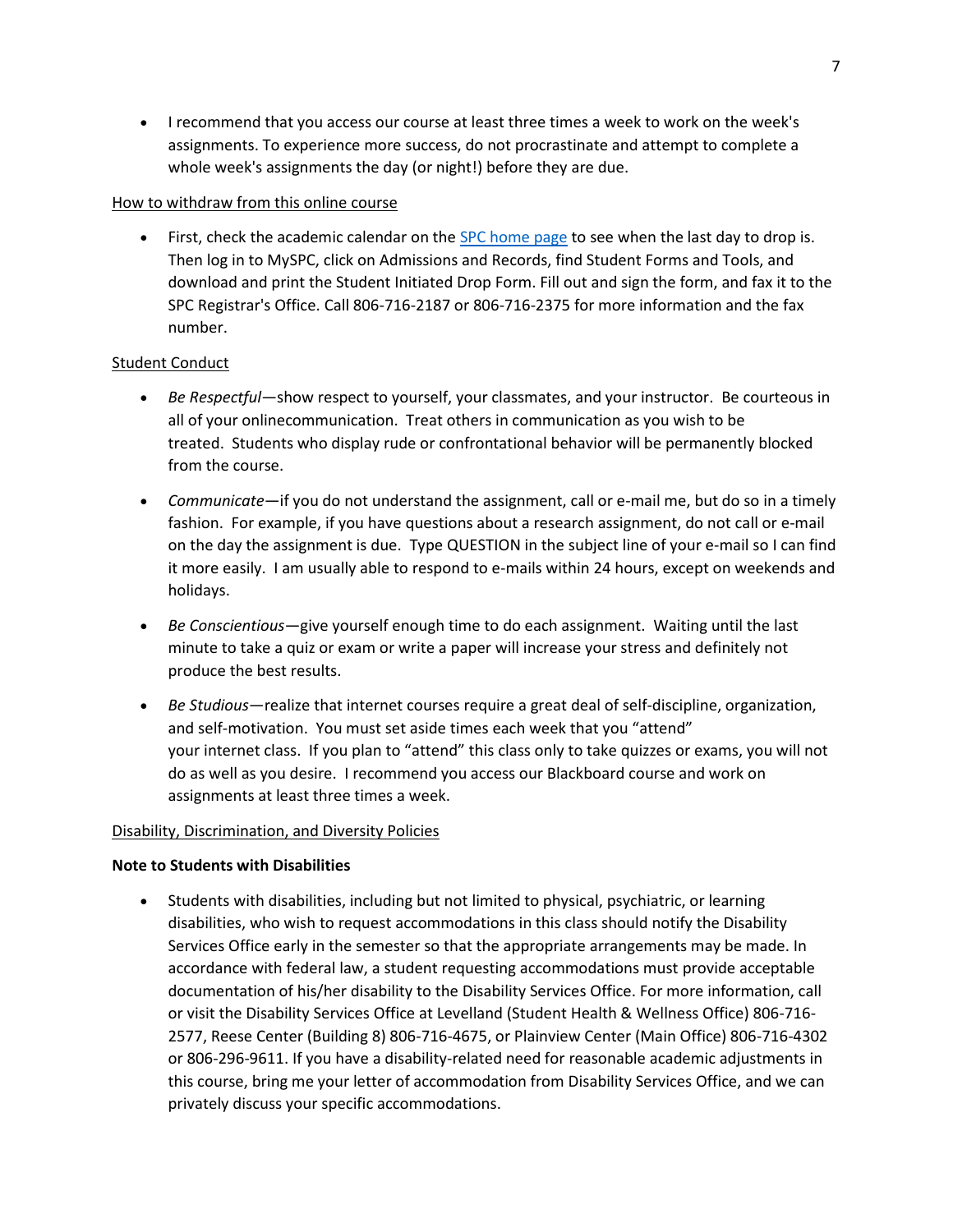### **Discrimination Policy**

 I will do my best not to discriminate on the basis of age, color, disability, ethnic background, gender, national origin, race, religion, sexual orientation, or veteran status.

### **Diversity Policy**

• In this class, I will endeavor to establish and support an environment that values and nurtures individual and group differences and encourages engagement and interaction. Understanding and respecting multiple experiences and perspectives will serve to challenge and stimulate all of us to learn about others, about the larger world, and about ourselves.

#### Course Calendar Overview

See Weekly Assignments in the Course Content menu for specific assignments.

Week 1:

- Introduction to Blackboard
- Course Syllabus
- ENGL 1302 Pre-Test
- Begin Short Story Unit

### Week 2:

• Short Story Unit (cont.)

### Week 3:

- Short Story Unit (cont.)
- Short Essay due
- Introduction to SPC Library

#### Week 4:

- Short Story Unit (cont.)
- Introduction to MLA Format
- Start Article Summary Paper

#### Week 5:

- Short Story Unit (cont.)
- MLA Format (cont.)
- Article Summary Paper Due

Week 6: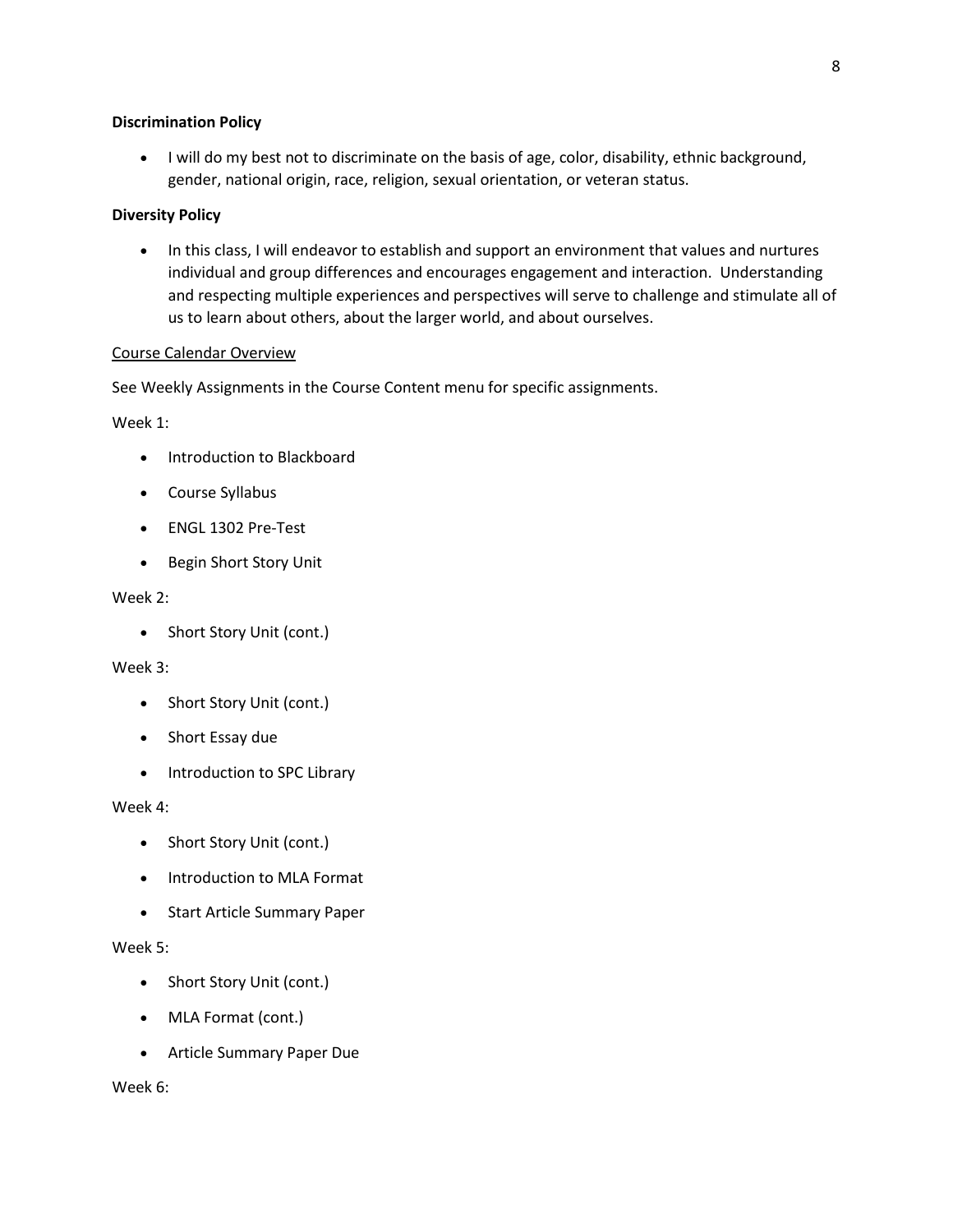- Short Story Unit (cont.)
- Using Direct Quotations

### Week 7:

- Short Story Unit (cont.)
- Start Character Analysis Essay

#### Week 8:

- Short Story Exam
- Character Analysis Essay Due

### Week 9:

• Begin Research Paper Unit

#### Week 10:

- Research Unit (cont.)
- Plagiarism

#### Week 11:

- Prospectus Due
- MLA Documentation
- Research Unit (cont.)

### Week 12:

- Research Paper Due
- Begin Drama Unit

### Week 13:

- Drama Unit (cont.)
- Drama Exam

# Weeks 14 and 15:

- Poetry Unit
- Poetry Exam
- ENGL 1302 Post-Test
- Extra-Credit: Six SmartStarts Quizzes due (optional)

Week 16: